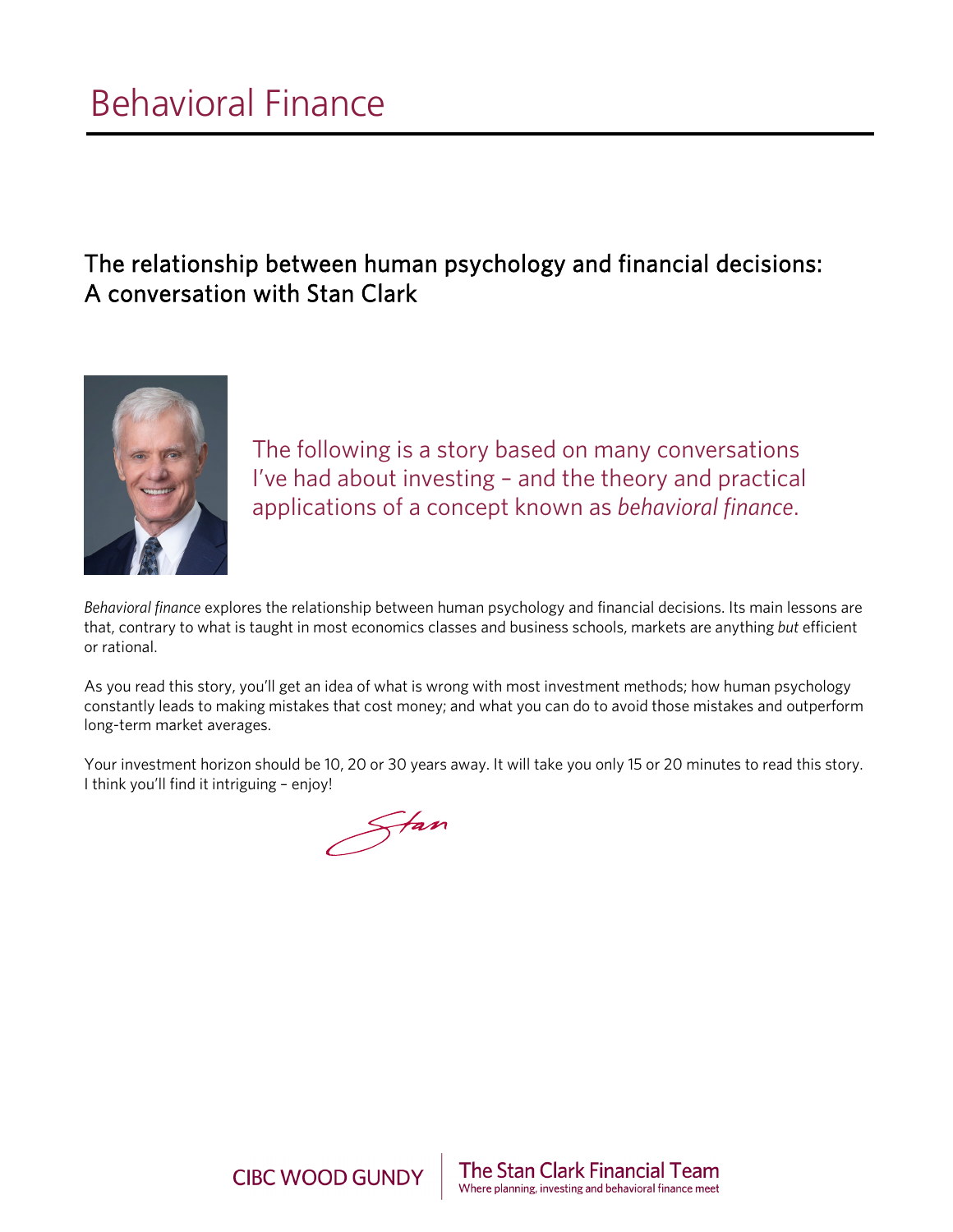# How behavioral finance helps you avoid common financial mistakes and keeps your portfolio ahead of the crowd

was about five minutes into my treadmill run at my gym when Dave, a man I knew from a board I

worked on, clambered onto the treadmill beside me and began his run. After a couple of minutes he turned to look at me, shrugged and said, "This reminds me of investing. You run as hard as you can and you never get ahead; you just stay in the same place." I

 "I know what you mean," I replied. I was going at a nice even pace, so I could talk without gasping – I was in it for the long run. "As an Investment Advisor I see people, even experts who should know better, making the same mistakes over and over again."

## The trap of buying low and selling high

"Really?" Dave said. "What sorts of mistakes?"

"One of the biggest mistakes they keep making is trying to time the market," I said. "Trying to get into the market when they think it will go up and getting out of the market when they think it will fall."

"But that's what you're supposed to do," said Dave. "You buy low and sell high, or else you lose."

"Believe it or not, Dave, most of the time when people try to do that, they end up making exactly the wrong moves at the wrong time. They lose money, or make nowhere near as much as they ought to."

"I'm guessing that you do better," said Dave. "So how do *you* time the market?"

"I don't even try. I just don't think anybody can time the stock market reliably. From day to day the market fluctuates wildly in response to a huge number of influences, such as natural disasters, extreme weather, economic or political news, oil prices…you name it. Anybody who thinks they can predict that is fooling themself."

"Maybe," said Dave, "but I know at least one advisor who's been kicking butt with his predictions for the last two years."

"Let me know how he's doing after 10 years. Anybody can get lucky for a short while. But nobody's been able

to successfully time the market over longer periods. Nobody can – but that doesn't stop them from trying.

"Anybody can get lucky for a short while. But nobody's been able to successfully time the market over longer periods."

## So what's the answer?

"If you do that," I continued, "you'll end up losing out on a lot of growth. And worse, your money will be eroded by inflation over time. It's true, equities seem risky, but there are ways to mitigate the risk. You have to keep in mind that although the market fluctuates from day to day, it has produced a strong upward trend for the last 200-plus years – despite a number of boom and bust cycles."

I could see I had him thinking, so I laid out the story of behavioral finance: possibly the greatest and most fruitful theory ever devised to explain how people continually make investment decisions that cost them money. Often, big money.

 "Behavioral finance is fascinating because many of its findings run counter to conventional beliefs and thinking in economics and finance. The investment industry has been slow to incorporate these findings, so it's an advantage for those who do. It explains much of how we got into the great recession and global financial crisis of 2008 and, on a smaller scale, why most people don't do as well as they should with many of their financial and investing decisions."

 Dave grabbed a sip from his water bottle. He was well warmed up on the treadmill now, but I noticed he had slowed his pace so he could focus a bit more on what I was saying. He seemed to be getting it so I went on: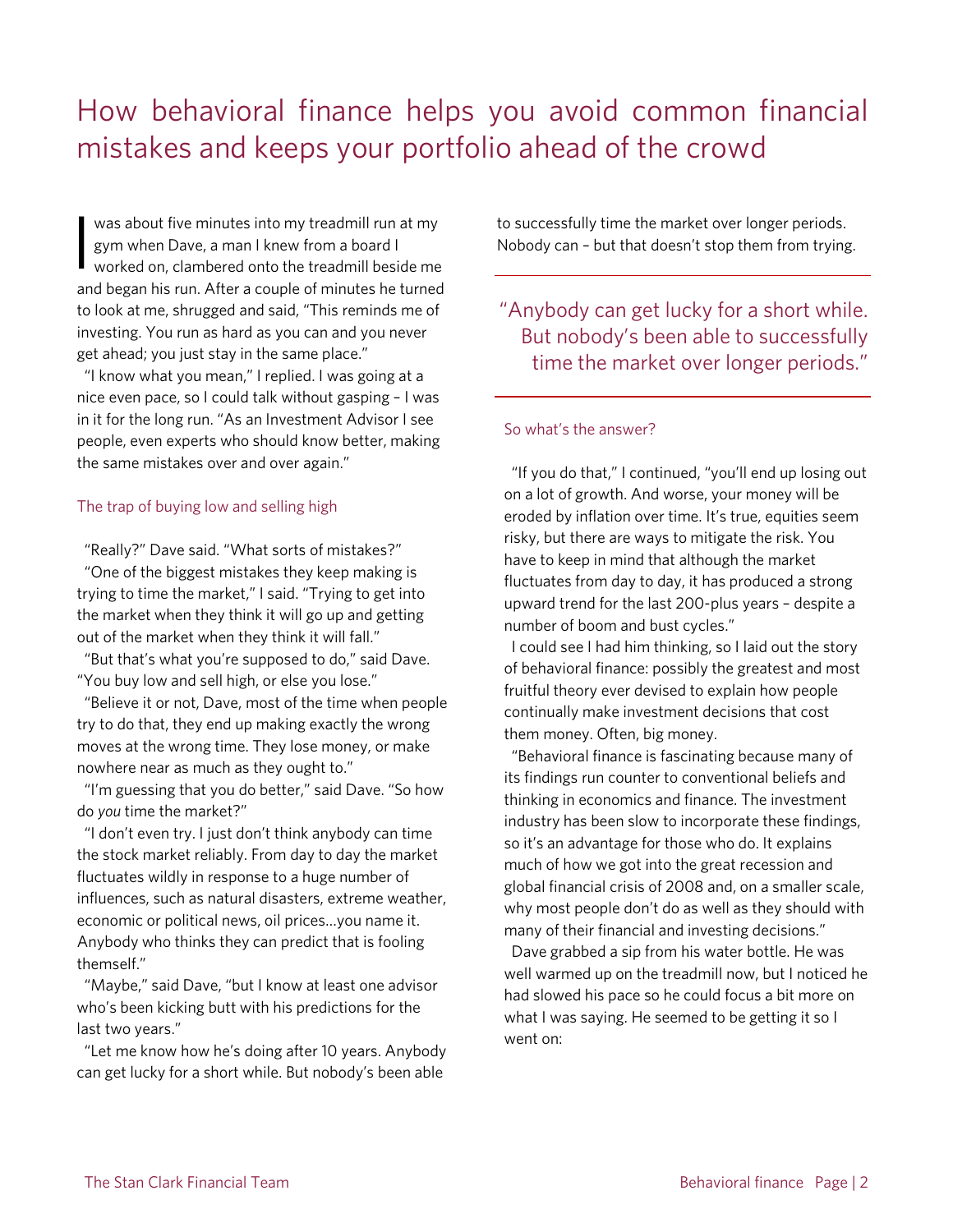## Lucky at evolution, unlucky at investing

## Documented biases that affect our investing decisions

*There have been over 200 documented cognitive biases that affect ourthinking and decisionmaking.Asummaryofsome of the more important ones are asfollows:*

*-We get overly influenced by a small number ofobservations.Ourintuitive brain evolved to make snap decisions to help us survive in hostile environments. Our brains are wired to reach quick conclusions on very little information, so it's very hard for us notto.*

*-We are overly influenced by recent events and those that happened directly to us. Conversely, we are much less influenced by what happened a while ago and to others, even though these could help us make far superior decisions.*

*- We tend to be overly optimistic and confident in our abilities. This is particularly true when attempting to forecast the future.*

*- More information and analysis increases our confidence, but often does little to improve the accuracy.*

## A number of the more significant biases are listed below:

Anchoring effect*: The tendency to rely too heavily, or "anchor," on a past reference or on one piece of information when making decisions.*

Availability heuristic: *Estimating what is more likely, based on what is more available in memory. These memories tend to be vivid, unusual, or emotionally charged.*

 "Behavioral finance combines the theories of finance and economics with studies of how people actually behave in real life. One of its main findings is that we humans are not anywhere near as rational as we like to think we are. Our intuition has almost no feel for probabilities; we're not great at predicting the future; and we're influenced by the emotional side of our brain far more than we realize. This results in systematic, repeated errors in how we think and act in relation to our finances. Some of the very traits that made us one of evolution's success stories conspire against us when it comes to investing in the stock market.

"Knowing about these errors can give you a great advantage. Over the long term you can get better returns than most other investors, simply by avoiding their common financial mistakes."

Dave nodded, then looked at me with a puzzled expression. "This sounds interesting and it seems to make a lot of sense, but I'm not sure I understand. What kind of mistakes are you talking about?"

"Well, Dave, you've likely heard of people who have made fortunes in stocks, and likely, also, people who have lost nearly everything. You've seen how the stars of the industry – analysts, fund managers, investment advisors and others – rise up because of remarkable results. But inevitably, after a few years, they end up shining less brightly, bringing in mediocre results, or even worse. But while they *are* stars, individual investors and the media flock to them.

"Over 10 years, if your investments earned an average of 9%, you would make 59% more profit than someone whose investments earned 6.4%."

"You probably also know of people who've received hot tips on stocks that couldn't fail, but did, and others who've missed golden opportunities by avoiding 'bad' stocks that ended up performing brilliantly."

"Well, sure, but are you telling me there is something I can do about that?" Dave asked. "Have you found something that works?" "I believe we have," I said.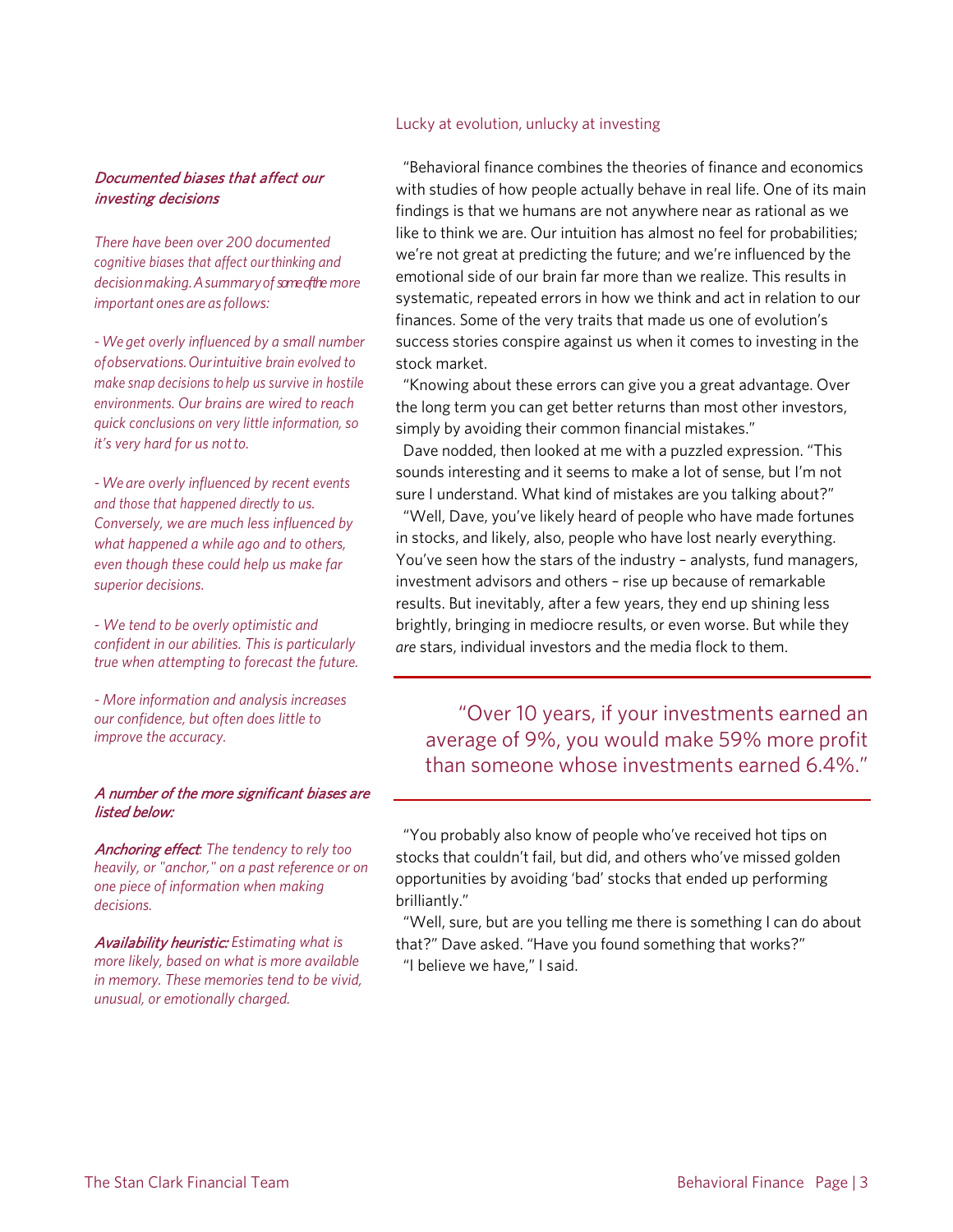Availability cascade*: A self-reinforcing process in which a belief gains credibility through public repetition ("repeat something long enough and it will become true").*

Bandwagon effect*: The tendency to do (or believe) things because many other people do (or believe) the same. Related to groupthink and herd behavior.*

Confirmation bias*: We tend to search for or interpret information in a way that confirms our preconceptions.*

Clustering illusion*: The tendency to see patterns where none exist. We actually have a part of our brain dedicated to seeing patterns.*

Herd instinct: *The tendency to adopt opinions and follow the behaviors of the majority to feel safer and to avoid conflict.*

Hindsight bias*: The inclination to see past events as being predictable (sometimes called the "I-knew-it-all- along" effect).*

Mere Exposure Effect: *We tend to like things just because we are familiar with them. Given the choice of investing between two companies, we favour the one we've heard more about.*

Money illusion: *We tend to focus on the nominal value of money, rather than on its purchasing power.*

Neglect of probability: *The tendency to completely disregard probability when making a decision. Our intuition has almost no feel for statistics; we are far more influenced by anecdotal stories. Optimism bias: The tendency to be overly optimistic about the outcome of planned actions.*

## The way most people invest

"First," I said, "let's take a look at how most people pick stocks and other investments. Most fund managers, advisors and analysts I know follow what I call a 'prediction approach.' They try to predict the future – of a specific company, of the economy, or of the stock market as a whole. They study economic data and do in-depth analysis of businesses and their competitors, customers and suppliers. They study charts to try to make sense of masses of data; they scrutinize financial statements, interview company heads, listen to colleagues and other experts, and look at what the rest of the investment industry is doing. Then, full of confidence, they make their choices.

"This all seems very logical and rational; it makes people feel comfortable that they've 'done their homework'. And that seems like something worth paying for. Would you agree?"

 Dave nodded again. "Well, yes, of course it does," he said. Then with a smile he added, "But I have a feeling you're about to tell me I'm wrong."

"Well, I'm not going to say you're wrong for feeling that way. Let's just say you're human," I replied with a laugh. "But there's one small problem with this approach. It just doesn't work very well.

"Using this method," I continued, "the great majority of professional money managers go on to perform worse than the averages and most individual investors do worse still. This has been shown time and again, in study after study. Over the past 10 years the average mutual fund in Canada underperformed the market by about 2.6% compounded per year.

"That 2.6% might not sound like a lot, but it adds up over time. Other studies have shown that poor market timing causes investors to underperform by another 1% to 2%, simply because they get into and out of the market at the wrong time.

"Over 10 years, if your investments earned an average of 9.0%, you would make 59% more profit than someone whose investments earned 7.8% – just 2.6% less. And you would have double the profit of someone who averaged returns of 5.5% – just 3.5% less. Those are small differences in performance, but whopping differences in results!"

## How behavioral finance reveals the problems most investors face

Dave was aghast: "You mean all that information causes them to make mistakes? And it costs them that much?"

"I know it sounds counter-intuitive," I told him, "but behavioral finance has documented over 100 different biases people have that explain why this happens. The important thing to know is this: We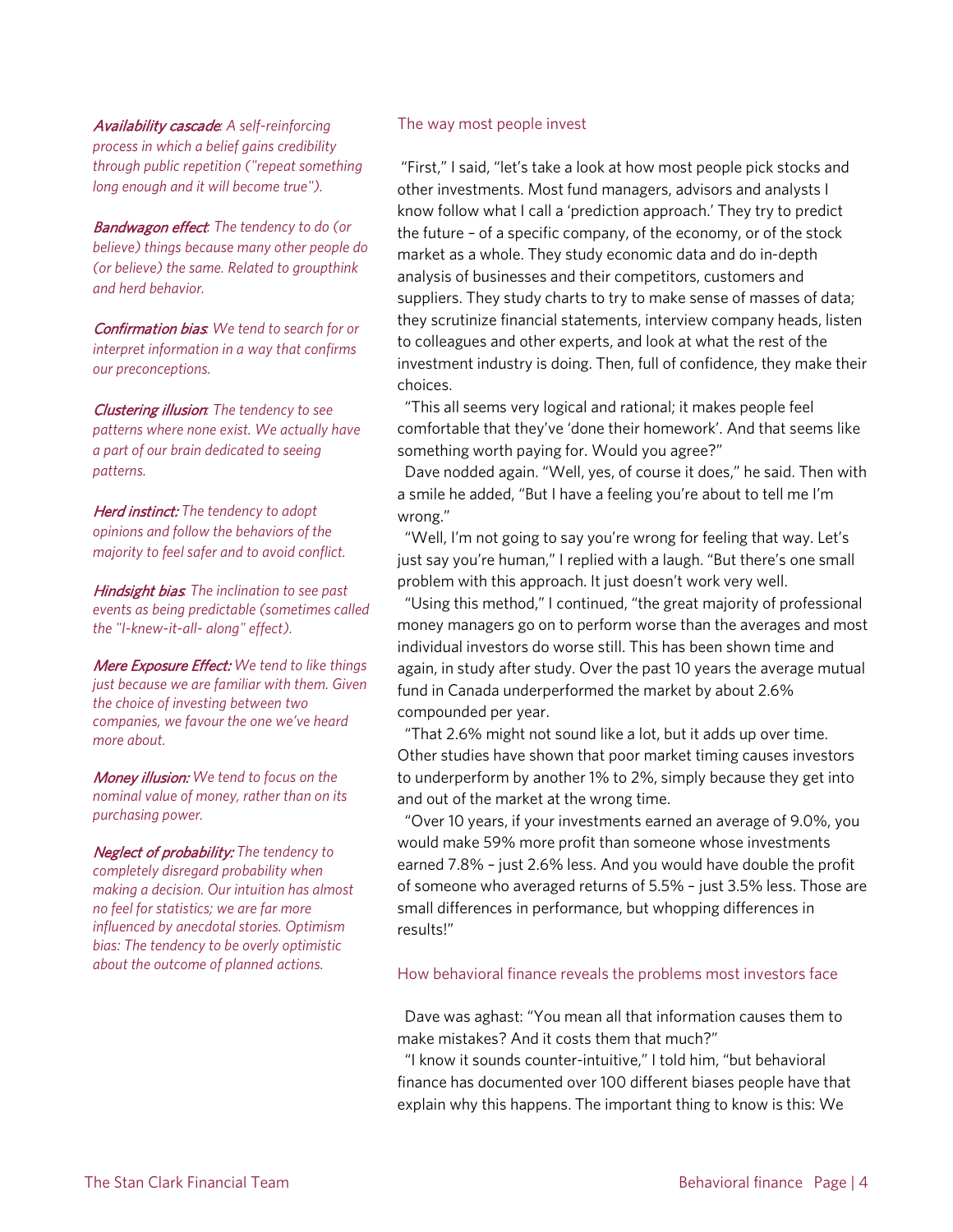Overconfidence effect*: Excessive confidence in one's own answers. For example, for certain types of questions, answers that people rate as "99% certain" turn out to be wrong 40% of the time.*

#### Post-purchase rationalization: *The*

*tendency to persuade oneself through rational argument that a purchase was a good value.*

Recency effect: *The tendency to weigh recent events more than earlier events.*

Disregard of regression toward the mean:

*The tendency to expect extreme performance to continue.*

Restraint bias: *The tendency to overestimate one's ability to show restraint in the face of temptation.*

Semmelweis reflex: *The tendency to reject new evidence that contradicts an established way of thinking.*

Wishful thinking: *Forming beliefs and making decisions according to what is pleasing to imagine, rather than reason or evidence.*

are not very good at forecasting the future, yet nearly all people think we are better at it than we actually are. We are either overconfident in our own ability to predict, or in some guru's tea-leaf reading.

 "Overconfidence is one of the worst traits because you tend to be overconfident that you're not overconfident. Do you see what I mean? It's a tough, tough problem. The worst possible person to deal with is someone who doesn't know what he doesn't know. There's no doubt that the most dangerous predictions come from those who are most confident in them."

Dave wiped his face, and I did the same. Then, in unison, we both grabbed another sip of water. I chuckled to myself, thinking how deeply ingrained it is in us to follow the crowd.

"Okay, you've got me hooked," Dave said. "Tell me more."

"Well, to show how poor the experts are at forecasting, consider how dismal investment analysts have been at estimating company earnings. Company earnings are the key 'bottom line' number that analysts perform all their research on in an attempt to predict. In a study covering more than 94,000 estimates over 24 years, analyst earnings estimates were off, on average, by an amazing 44%! That is a huge error for something so important.

"And the crazy thing is that, although their actual ability to forecast is poor, they seem to have enough successes to fool themselves and others into thinking they are actually good at it."

## Dumb-luck genius

"So an analyst or a fund manager makes some predictions, gets lucky and has some success, and we call him a genius. Is that what you mean?" Dave asked.

"Exactly, Dave. They become our expert. They have all the information. They're an eloquent speaker and writer. They feel confident, and we feel overconfident in them to make the best choices for our money. Then the crowd all starts thinking the same and the confidence builds on itself.

"And this is when mistakes happen. Overconfidence and crowd psychology cause some stocks to get priced too high. If a company gets on a roll for two or three years, people think it's going to last forever, but it almost never does. If you own those overpriced stocks and they start to fall, investors quickly lose their confidence.

"So, half the battle is simply to avoid overpriced stocks. That's what I mean by avoiding common financial mistakes. By avoiding overpriced stocks, which as a group tend to produce poor returns, you can increase your returns. Do you see what I mean?"

"I think so," said Dave. "I think you're telling me not to try to be a genius at predicting what can't be predicted; instead, to focus on avoiding the errors that others make, and simply stay away from overpriced stocks."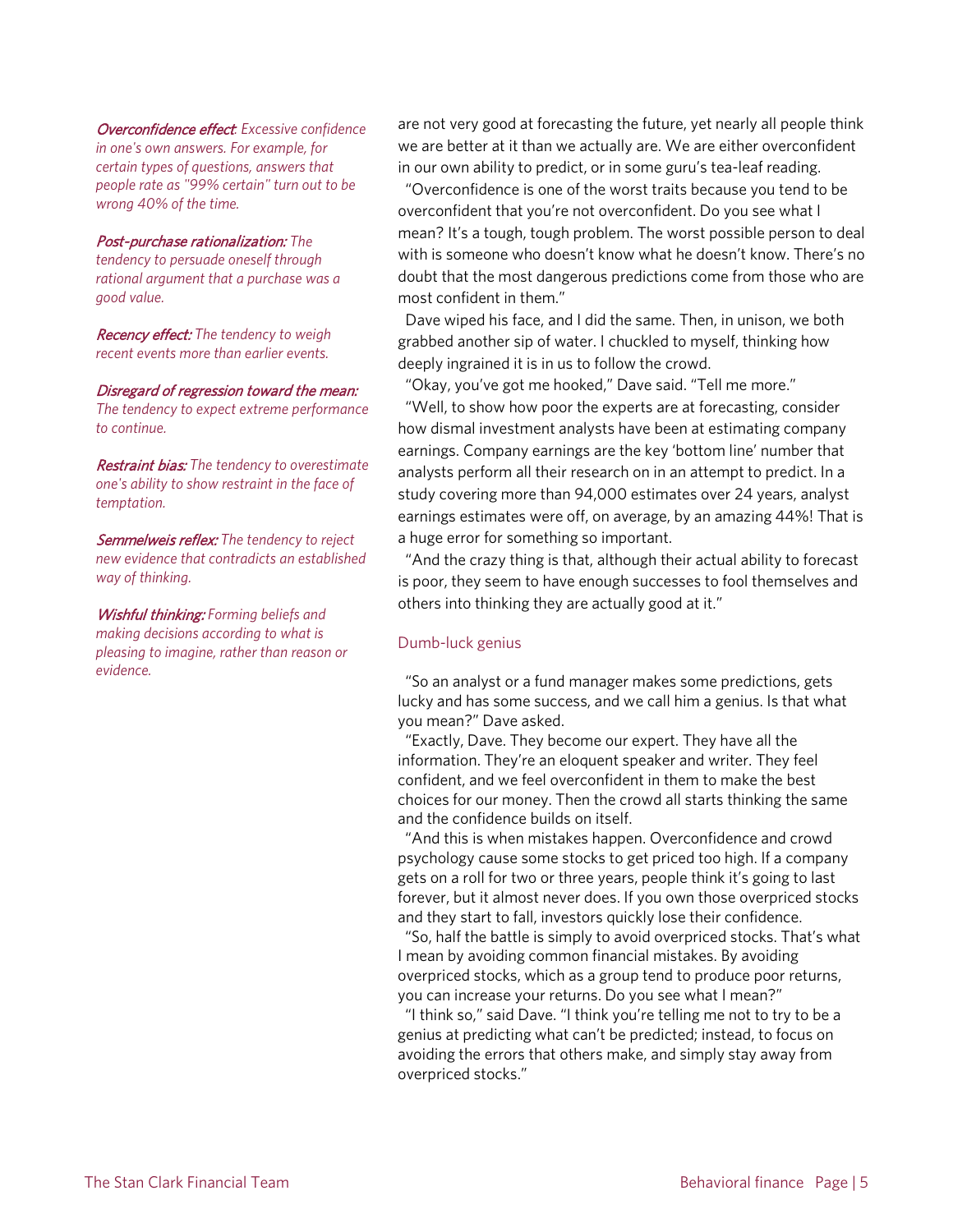#### How to avoid losers

"Exactly. By avoiding more of the losers you will come out a winner over time. You can do even better by putting an emphasis on owning stocks that most people ignore and which are priced too low. You see, it actually works both ways."

"Well, that sounds good, but how do you actually do that? How do you tell which ones are overpriced and which ones are priced too low?"

"There are several ways, and most of them involve comparing the price of a stock to some basic underlying measure, such as the company's earnings, dividends, sales or book value. These are numbers which are fairly clear cut and readily available. So, you simply buy stocks whose prices are low compared to those measures, and avoid stocks whose prices are high compared to them."

"That sounds too simple," said Dave. "Why doesn't everyone just do it?"

"Our emotions and faulty intuitions really take hold, so we twist our logic and go against solid statistical evidence, in favour of what feels good to us."

 "That's a great question, and behavioral finance helps explain that, too. One problem is there's a lot of noise and randomness in the real world. I mentioned how these underpriced stocks tend to give better returns than the overpriced stocks. The problem is that not every underpriced stock gives better returns. The world's just not as predictable as that.

 "By chance, it turns out that the occasional overpriced stock does very well and sometimes an underpriced stock bombs. It happens just often enough to fool people into continually buying overpriced stocks and avoiding underpriced ones. All they need is a couple of overpriced winners to make them think they are being successful, even if, over time, they really aren't.

## It shouldn't be a popularity contest

 "You see, part of the problem is that overpriced stocks tend to be the 'popular' stocks that everyone loves, so there is a great temptation to buy them. Our emotions and faulty intuitions take hold, so we twist

our logic and go against solid statistical evidence in favour of what feels good to us.

 "Remember, we have an irresistible urge to jump to conclusions based on recent events, and to put far too much emphasis on short-term trends of two or three years. We don't realize that pure luck and chance can produce a string of good results for a poor manager, or a string of poor results for a great strategy. We have to be on guard to resist the temptations to make decisions based on feel-good stories and short trends.

 "When you step back and look at the facts over the long-term trend, it is very clear: Overpriced stocks, as a group, tend to do poorly and underpriced stocks tend to do better.

 "When you ask, 'Why doesn't everyone just do this?' you have to think about the many areas in our lives where our emotions and temptations cause us to do things we shouldn't, or to not do things we should.

## A good story, though inaccurate, can be irresistible

 "The emotional part of our brain is so powerful that it has a strong tendency to get carried away by a good story when you are researching a company, even if you know about the tendency for underpriced stocks to do better. There are chemicals produced in our brains that irresistibly direct many of our actions, especially when rewards are involved. We are being guided by chemicals that are as powerful as cocaine. Now that's scary!"

 "Hey, you know, this kind of reminds me of the story of the Sirens," said Dave.

"The Siren?" I asked.

 "No, the Sirens, with an s," said Dave. "It's from the old Greek classic *The Odyssey*. I learned about it back in high school, and I always thought it was a fascinating yarn.

 "The hero of the story is the Greek king, Odysseus. He's really smart – he's the same guy who came up with the idea of the Trojan Horse. Well, in *The Odyssey* he's captaining a ship and he wants to hear the song of the Sirens. But everyone knows their song is so overwhelmingly beautiful that it drives mortal men temporarily mad. When ships sail past, the sailors go crazy and let their ships smash up on the rocks.

 "But Odysseus figures out that if he gets his crew to chain him to a mast, and then to fill their ears with wax, he'll be able to hear the Sirens but won't be able to do himself any harm. Meanwhile his crew won't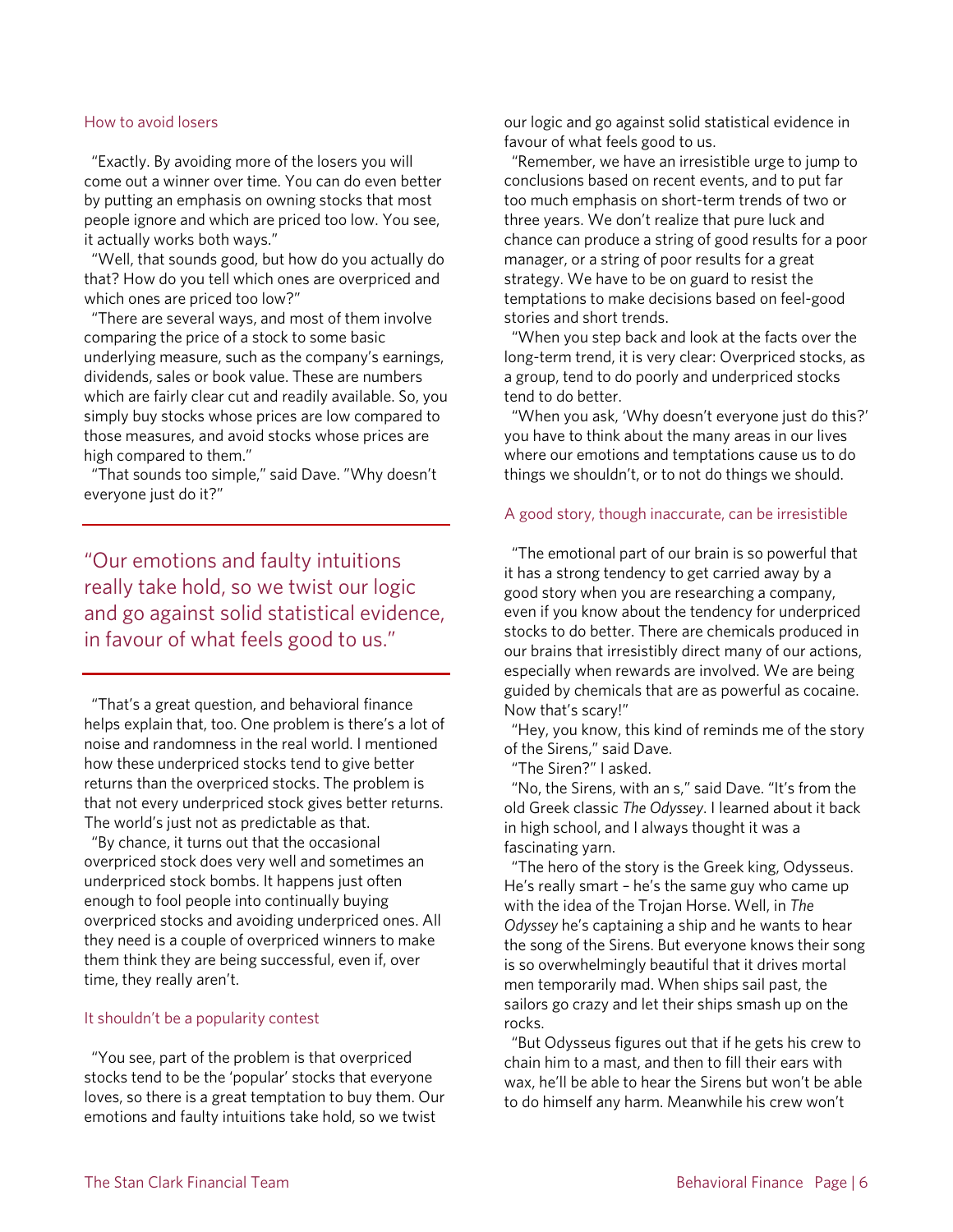hear their singing and will sail safely past. I always thought that was brilliant. And it popped into my head because when you think about it, Odysseus realized he wasn't strong enough to resist the Sirens, so he needed a way protect himself from the pull of his emotions. That's like what you're saying: We need ways to take our emotions out of our investment decisions!"

 "You've nailed it," I replied. "In investing, the trick is to use a disciplined approach to picking your stocks that keeps you from getting involved in the details of companies, which otherwise would distort your decision-making, and draw you into the deadly seas of the investing world.

 "Dave, in many different professions it's been shown that systematic, disciplined models make better decisions than subjective human forecasters. As one analyst put it: 'Models beat human forecasters because they reliably and consistently apply the same criteria time after time… Models never vary… They are never moody, never fight with their spouse, are never hung over… and never get bored. They don't favour vivid, interesting stories over data. They never take anything personally. They don't have egos. They're not out to prove anything.

## Trust your instruments

 "In other words, models follow rules. But people are always bending and breaking them, so it takes considerable discipline to stick with a set of rules, especially when the market is clamouring for you to be more bullish or bearish."

"When your entire financial future is at stake, what would you rather have on your side — a confident but unreliable 'gut feel' for the market, or a rulesbased model with a long track record of success?"

convinced – that you are flying straight and level when, in fact, your instruments are telling you that you are banking sharply, in a dive, or even upside down. If you go with what you believe, you'll crash – many pilots have. But if you trust your instruments, you will almost always be safe."

"That's a great way of putting it," I told Dave. "When your entire financial future is at stake, what would you rather have on your side – a confident but unreliable 'gut feel' for the market, or a rules-based model, like your instrument panel, with a long track record of success?"

## Beyond investing

 I had finished my run by then, so I got off my treadmill and left Dave to mull over what we'd been talking about. I could see I had got him thinking, but it was hard to know if that was enough to affect how he would make investment decisions in the future. I hoped it would.

 But I also know that the principles of behavioral finance extend beyond investing to other areas of our financial lives. It has huge effects on our spending, saving, our borrowing and how we manage risks in our lives. And in all these areas, knowing is one thing, doing is another. The approach I was advocating was truly simple, but it was by no means easy.

 I have been doing my investing and financial planning like this for years, since before behavioral finance was even known as such. But I still find it hard to resist the market's many temptations. Our ingrained behavioural factors are so powerful and so pervasive that it is hard not to be influenced by them. But the rewards, the stability, and the peace of mind that go with resisting them truly make the effort worthwhile.

*The Stan Clark Financial Team at CIBC Wood Gundy is a wealth management group specializing in preserving and enhancing wealth for professionals, business owners, retirees and their families. Our services integrate financial planning and investment management. Based on the principles of behavioral finance, our disciplined, rules- based approach combines proprietary investment strategies and leading-edge technology. The goal is to manage your wealth, providing you with more time and money to enjoy life to the fullest.*

 <sup>&</sup>quot;You may not know this," said Dave, "but I'm a pilot and we have a rule that helps keep us safe when things get hairy: Trust your instruments. When you're in an aircraft and there is little or no visibility to help you orient yourself, it's easy to believe – to be 100%